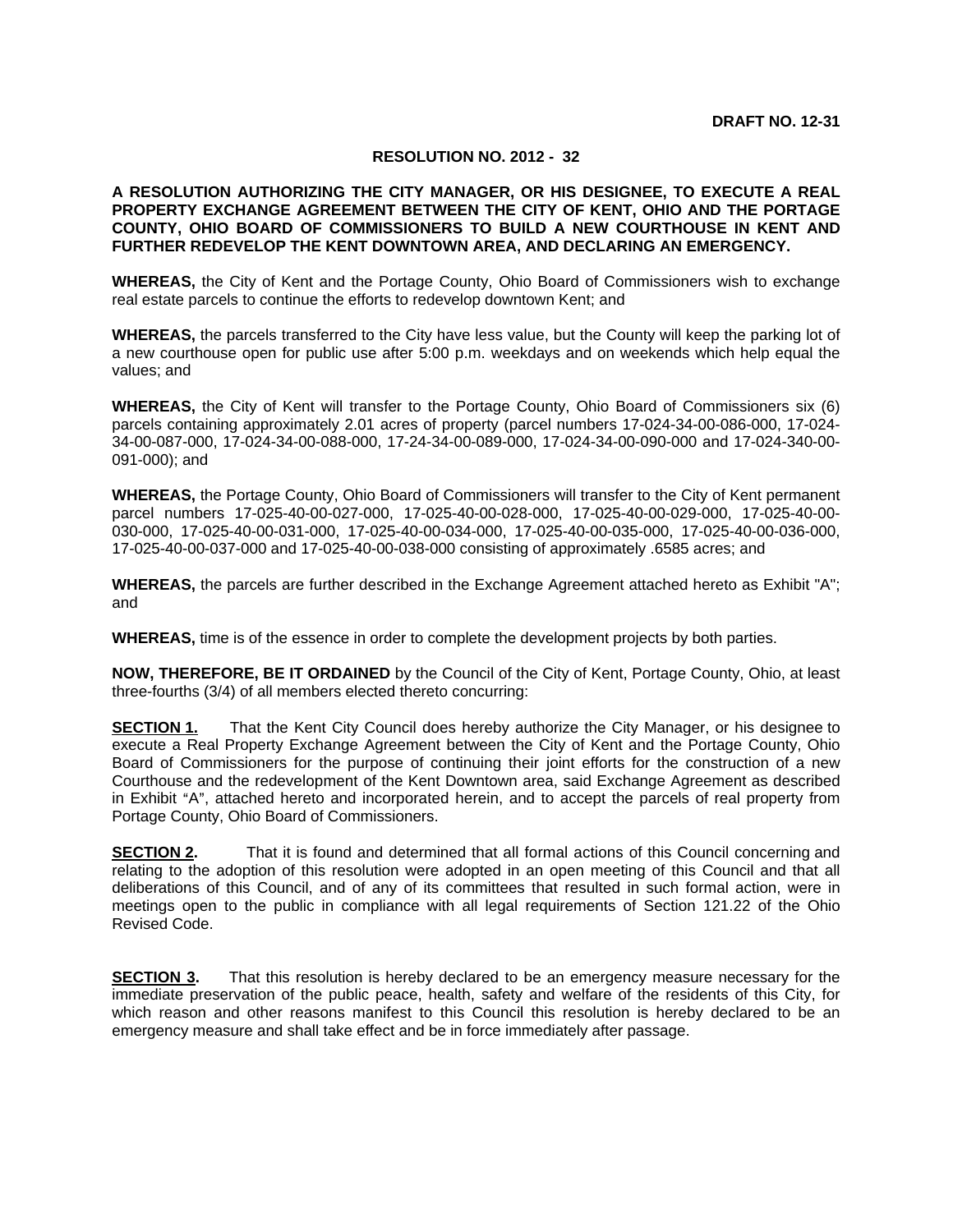PASSED: 03/28/2012

DATE MAYOR AND PRESIDENT OF COUNCIL

ATTEST:

CLERK OF COUNCIL

I hereby certify that Ordinance No. 2012- 32 was duly enacted on this 28 day of March March , 2012 by the Council of the City of Kent, Ohio.

Clerk of Council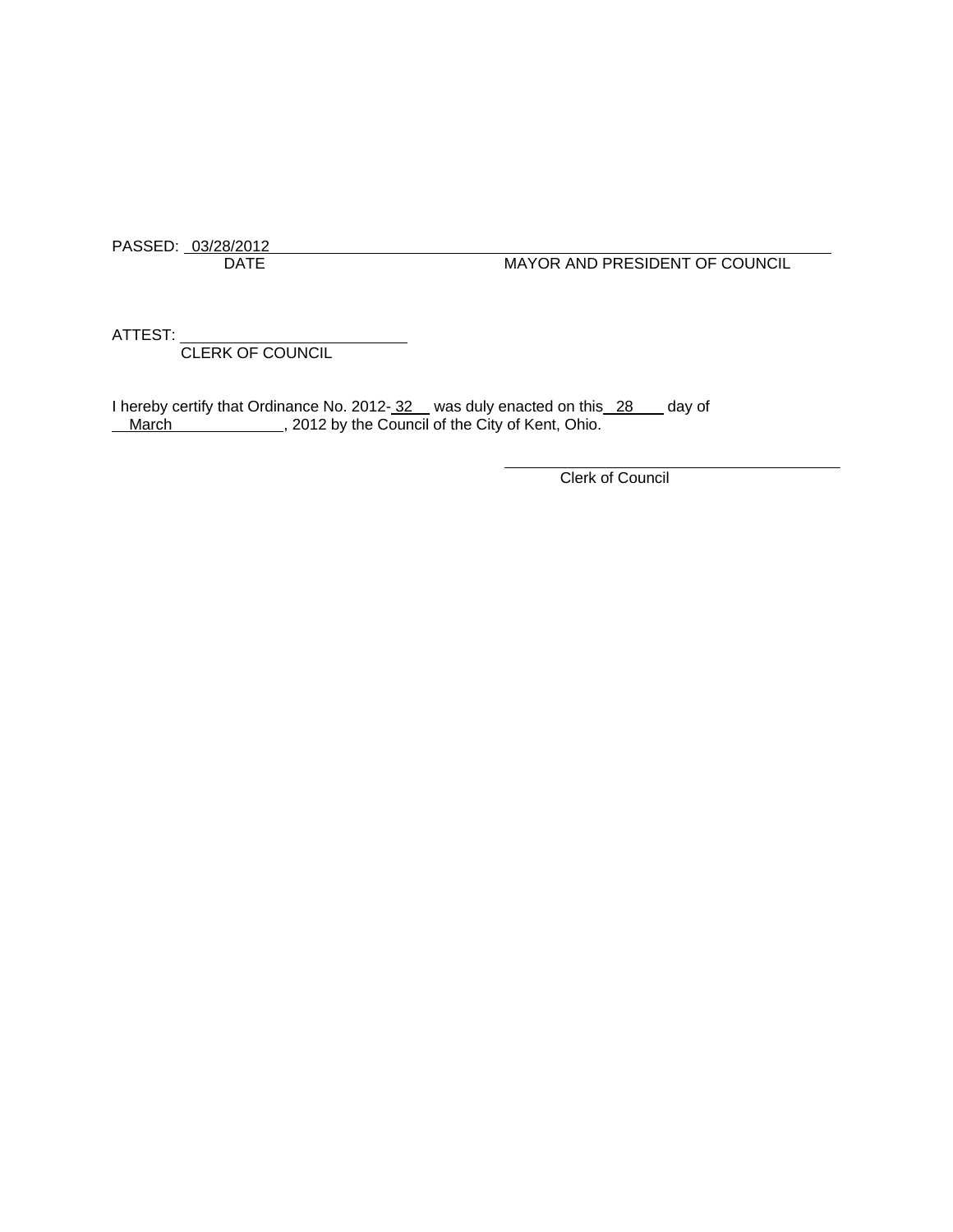#### EXHIBIT "A"

# 9**REAL ESTATE EXCHANGE AGREEMENT**

This agreement (the "Agreement"), made and entered into this  $\frac{1}{2}$  day of , 2012, by and between the County of Portage, Ohio, a County and political subdivision organized and existing under the Constitution and laws of the State of Ohio, (the "County") and The City of Kent, County of Portage, State of Ohio, a municipal corporation duly organized under the laws of the State of Ohio and a duly adopted Charter (the "City").

#### WITNESSETH:

WHEREAS, County owns the real property described as Exhibit A hereto ("County Property"), and;

WHEREAS, City is acquiring the real property described as Exhibit B hereto ("City Property"), and;

WHEREAS, County desires to exchange the County Property for the City Property and City desires to exchange the City Property for the County Property in accordance the terms and conditions of this Agreement.

WHEREAS, the County, by Resolution No. 2012-<br>
, attached hereto as Exhibit "C", has accepted the agreement; and

WHEREAS, the City, by Ordinance No. 2012-\_\_\_\_\_\_, attached hereto as Exhibit "D", has accepted the agreement; and

NOW, THEREFORE, in consideration of the foregoing and of the mutual promises, representations and undertakings of the parties set forth herein, the adequacy and sufficiency of which is hereby acknowledged, the parties hereby agree as follows:

### 1. **PREMISES DEFINED:**

1.1 The County Property consists of the real estate located in the City of Kent, County of Portage and State of Ohio, and more particularly described in Exhibit "A" attached hereto, together with all easements, rights and appurtenances thereto (hereinafter collectively call the "County Property").

1.2 The City Property consists of the real estate located in the City of Kent, County of Portage and State of Ohio, and more particularly described in Exhibit "B" attached hereto,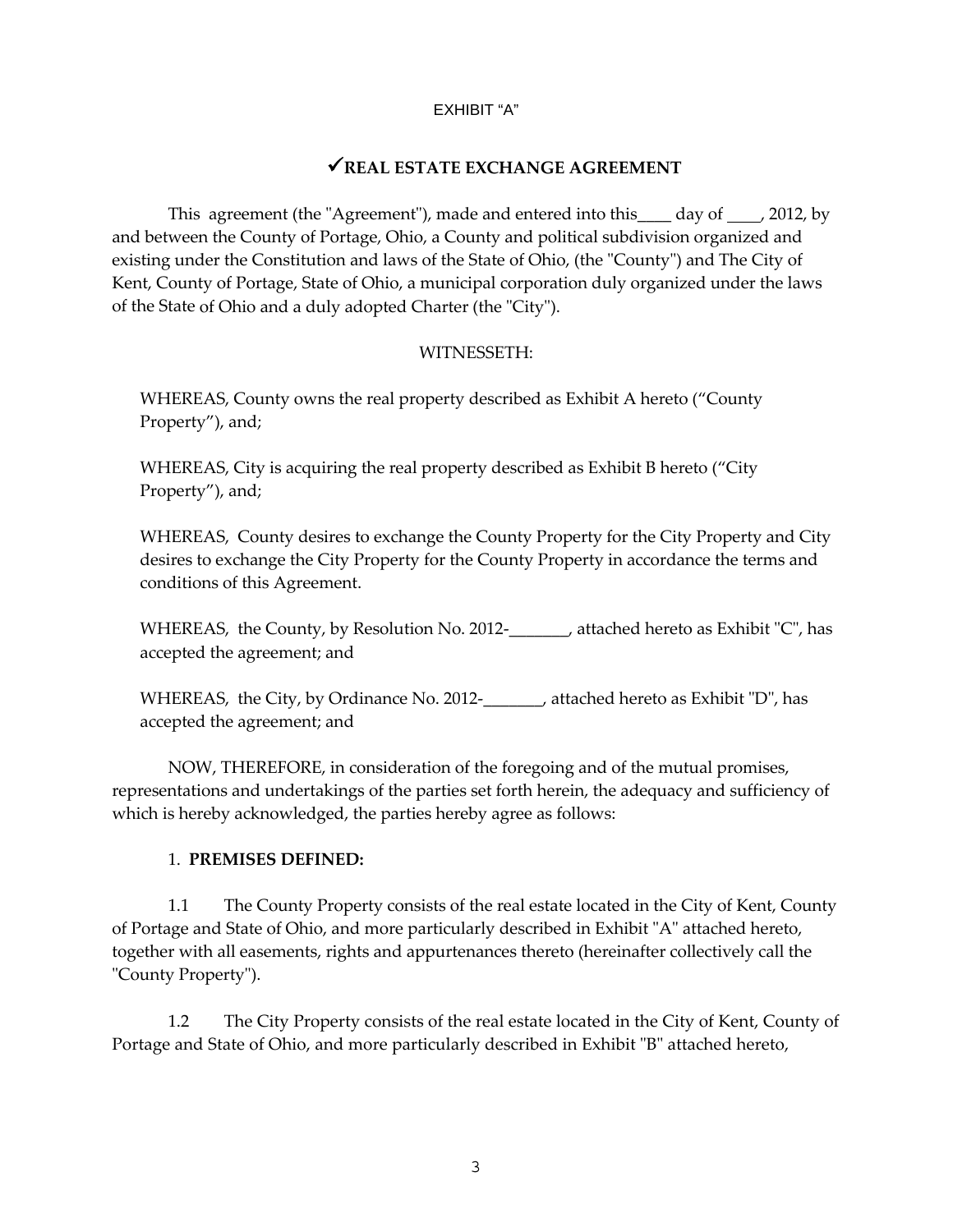together with all easements, rights and appurtenances thereto (hereinafter collectively call the "City Property").

## 2. **EXCHANGE OF OWNERSHIP:**

2.1 The Parties agree to exchange title of the County Property for the City Property and to exchange title to the City Property for the County Property in accordance the terms and conditions of this Agreement.

2.2 This agreement is contingent on the City's fee simple acquisition of the City Property described in Exhibit "B" attached hereto, together with all easement, rights and appurtenances.

2.3 The County will not take title to the City Property nor will the County transfer title to the County Property unless and until SMJJ II, LLC (Jimmy Johnʹs Restaurant) has vacated the City Property and unless and until the building occupied by SMJJ II, LLC (Jimmy John's Restaurant) has been demolished at no cost to the County.

2.4 The Parties agree if a new Courthouse is not completed three (3) years from the date the City Property is vacated by Jimmy John Restaurant and the site is made ready for construction by the City, the properties being exchanged by this agreement shall be returned to the original owners, such that the City will retake ownership of the East Main Street property and the County will retake ownership of the current Courthouse and the parking lot downtown.

# 3. **CONSIDERATION:**

3.1 Consideration for this Exchange shall be the mutual benefit derived by Portage County and the City of Kent for the public health, safety and welfare within their respective Communities.

3.2 As and for further consideration the Parties agree that the County will allow public use of the parking lot at the newly constructed Courthouse after 5pm on weekdays and on weekends and legal holidays.

3.3 The parties agree to equally share the cost of maintenance and repair of the parking lot. The County shall have full discretion as to the vendor providing the repairs and maintenance but will provide a copy of its repair plans and specifications upon request.

3.4 The City agrees to be responsible for snow removal in the new Courthouse parking lot. The City shall have full discretion as to the vendor providing this service.

3.5 The City will be responsible for the litter and trash control of the parking lot of the newly constructed Courthouse. The County acknowledges that the City may utilize the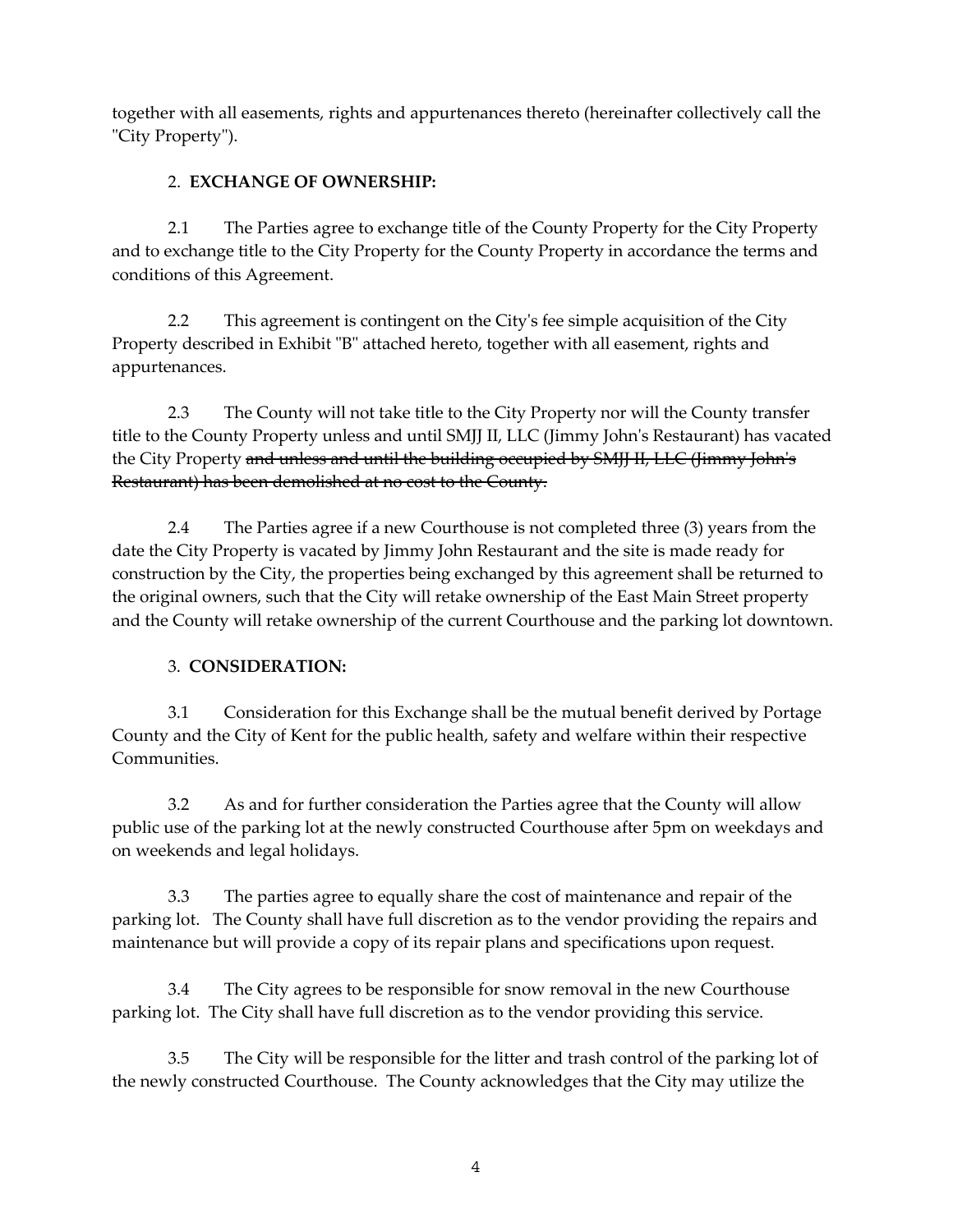services of Colman Professional Services consumers. The City acknowledges that the Municipal Court may assign individuals as a community work service project.

## 4. **INSPECTION:**

4.1 The City shall provide to County a copy of Phase I Environmental Site Assessment for the City Property (the "Phase I Report") that complies with: (i) the American Society for Testing and Materials (ASTM) Standard Designation: E‐1527‐00, "*Standard Practice for Environmental Site Assessments: Phase I Environmental Site Assessment Process,"* and (ii) Ohio Administrative Code rule 3745‐300‐06. The cost of the Phase I Report shall be paid by the City.

4.2 If the Phase I report indicates any environmental contamination or need for remediation, the County may terminate this agreement or may, at its election, take title as is.

# 5. **TITLE:**

5.1 At closing Cityʹs Title to the City Property shall be good and marketable and free and clear of all liens and encumbrances, except:

- (a) the lien of real estate taxes not then due and payable,
- (b) easements of record which do not interfere with Countyʹs ability to develop the property and
- ( c) all applicable zoning and building laws, ordinances and regulations.

The County shall pay for a preliminary title insurance commitment, and after the date of closing, at Countyʹs option, an ownerʹs title insurance policy with extended coverage issued Diamond Title Co. of Northeast Ohio in the amount of One Million Dollars (\$1,000,000). Said policy shall insure title to the Real Estate in County, free and clear of all liens and encumbrances, except as limited above. If title shall prove defective, City shall perfect the same promptly, but if title cannot be perfected by closing, County may terminate this agreement or may, at its election, take title as it then is, upon giving notice of such election to City.

5.2 At closing Countyʹs Title to the County Property shall be good and marketable and free and clear of all liens and encumbrances, except:

- (a) the lien of real estate taxes not then due and payable,
- (b) easements of record which do not interfere with Cityʹs ability to develop the property,
- ( c) all applicable zoning and building laws, ordinances and regulations, and
- (d) subject only to occupancy by the Portage County Municipal Court/Kent Branch of a portion of the County Property in accordance with the lease agreement incorporated herein.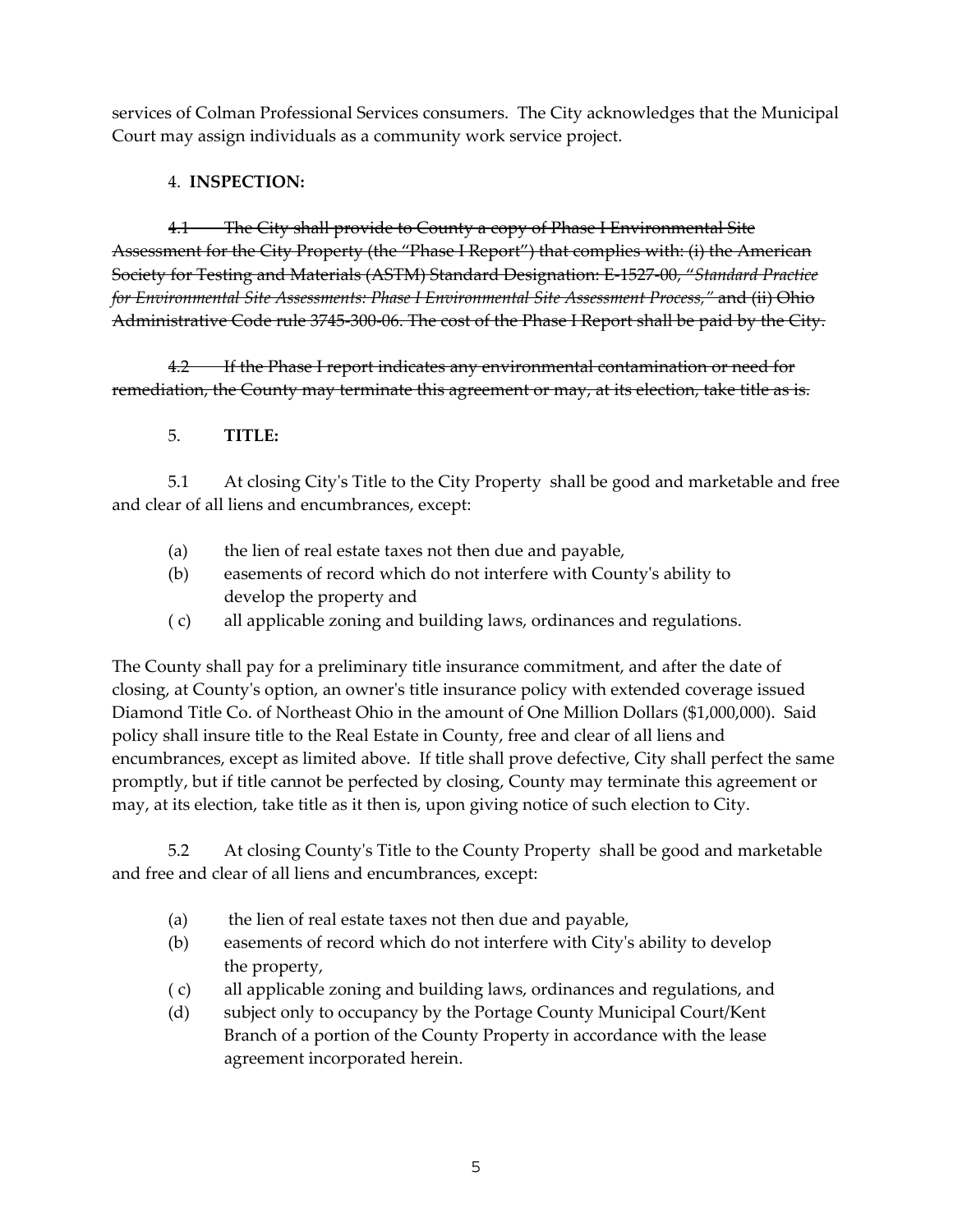The City shall pay for a preliminary title insurance commitment, and after the date of closing, at the City's option, an owner's title insurance policy with extended coverage issued by Bennett Land Title Co. LLC. in the amount of Seven Hundred Fifty Thousand Dollars (\$750,000). Said policy shall insure title to the Real Estate in City, free and clear of all liens and encumbrances, except as limited above. If title shall prove defective, the County shall perfect the same promptly, but if title cannot be perfected by closing, City may terminate this agreement or may, at its election, take title as it then is, upon giving notice of such election to County.

# 6. **CLOSING**.

6.1 The closing (the "Closing") of the grant of the Property contemplated hereby shall occur on or before Forty‐five days from the date the City acquires a deed or deeds to all of the premises designated as the City Property.

# 7. **PRORATIONS**.

7.1 There shall be prorated between the City and the County, as of the date the Deed to the County Property is filed for record, on the basis of thirty (30)-day months, all real estate taxes and assessments, both general and special (the "real estate taxes"), levied or assessed against the Premises for the current year, based on the latest available tax bills.

7.2 There shall be prorated between the City and the County, as of the date the Deed to the City Property is filed for record, on the basis of thirty (30)‐day months, all real estate taxes and assessments, both general and special (the "real estate taxes"), levied or assessed against the Premises for the current year, based on the latest available tax bills.

### 8. **CLOSING PROCEDURES**.

8.1 This Agreement shall be closed by placing all instruments, documents and funds necessary to the completion of the transaction contemplated herein in escrow with Bennett Land Title Co. LLC (the "Escrow Agent"). An executed copy of this Agreement shall be delivered to the Escrow Agent and shall constitute its instructions for the Closing.

- 8.2 The Closing shall proceed as follows:
	- (a) Prior to the Closing Date, the County shall deposit with the Escrow Agent the Deed for the County Property.
	- (b) Prior to the Closing Date, the City shall deposit with the Escrow Agent the Deed for the City Property.
	- ( c) Upon such deposits by the City and the County, the Escrow Agent shall confirm that it can and will, upon the filing of the Deeds for record, obtain from the Diamond Title Co. of Northeast Ohio the applicable Title Policies.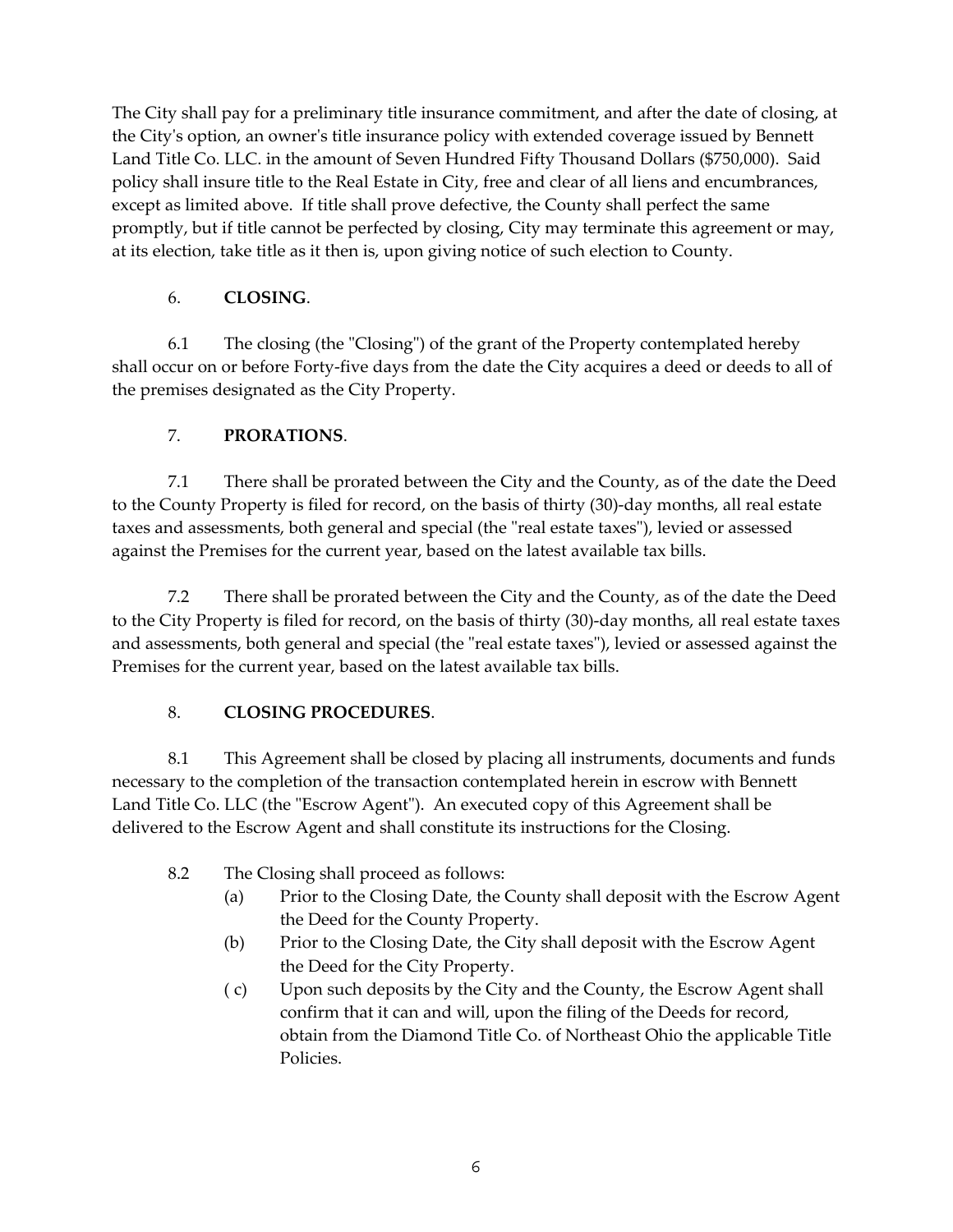- (d) On the Closing Date, the Escrow Agent shall file the Deeds for record and shall deliver to each Party, as soon as practicable, their respective Deed, Title Policy, and the Escrow Agentʹs closing statement of account
- (e) County shall deposit with Escrow Agent:
	- (i) the cost of recording the Deed to the City Property, if applicable;
	- (ii) 1/2 the Escrow Agent's fee;
	- (iii) the amount of the Ohio transfer fee and Auditor's real property conveyance fee, if applicable to the City Property, if applicable; and
	- (iv) the Countyʹs share of real estate taxes due per Section 6 of this Agreement, if applicable.
- (f) City shall deposit with Escrow Agency:
	- (i) the cost of recording the Deed to the County Property;
	- (ii) 1/2 the Escrow Agent's fee;
	- (iii) the amount of the Ohio transfer fee and Auditor's real property conveyance fee, if applicable to the County Property; and
	- $(iv)$  the City's share of real estate taxes due per Section 6 of this Agreement.

#### 9. **NOTICES**.

9.1 Any notice or other communication required hereunder shall be in writing and deemed effective when hand delivered or when deposited in the United States mail, certified or registered, postage prepaid, addressed to the City and the County at the following addresses, or to such other address as either party hereto may designate to the other in the manner provided in this Section 8:

| To the City:   | City of Kent                          |
|----------------|---------------------------------------|
|                | 215 E. Summit St.                     |
|                | Kent, Ohio 44240                      |
|                | Attn: Dave Ruller, City Manager       |
| To the County: | Portage County Board of Commissioners |
|                | 449 S. Meridian Street                |
|                | Ravenna, OH 44266                     |
|                | Attn: Clerk                           |
|                |                                       |

10. **WAIVER**. No waiver of any provision of this Agreement shall be valid unless the same is in writing and signed by the party against whom it is sought to be enforced. No waiver of any provision of this Agreement at any time will be deemed a waiver of any other provision of this Agreement at such time or will be deemed a waiver of such provision at any other time. No modification of this Agreement shall be binding unless in writing and signed by the party against whom sought to be enforced.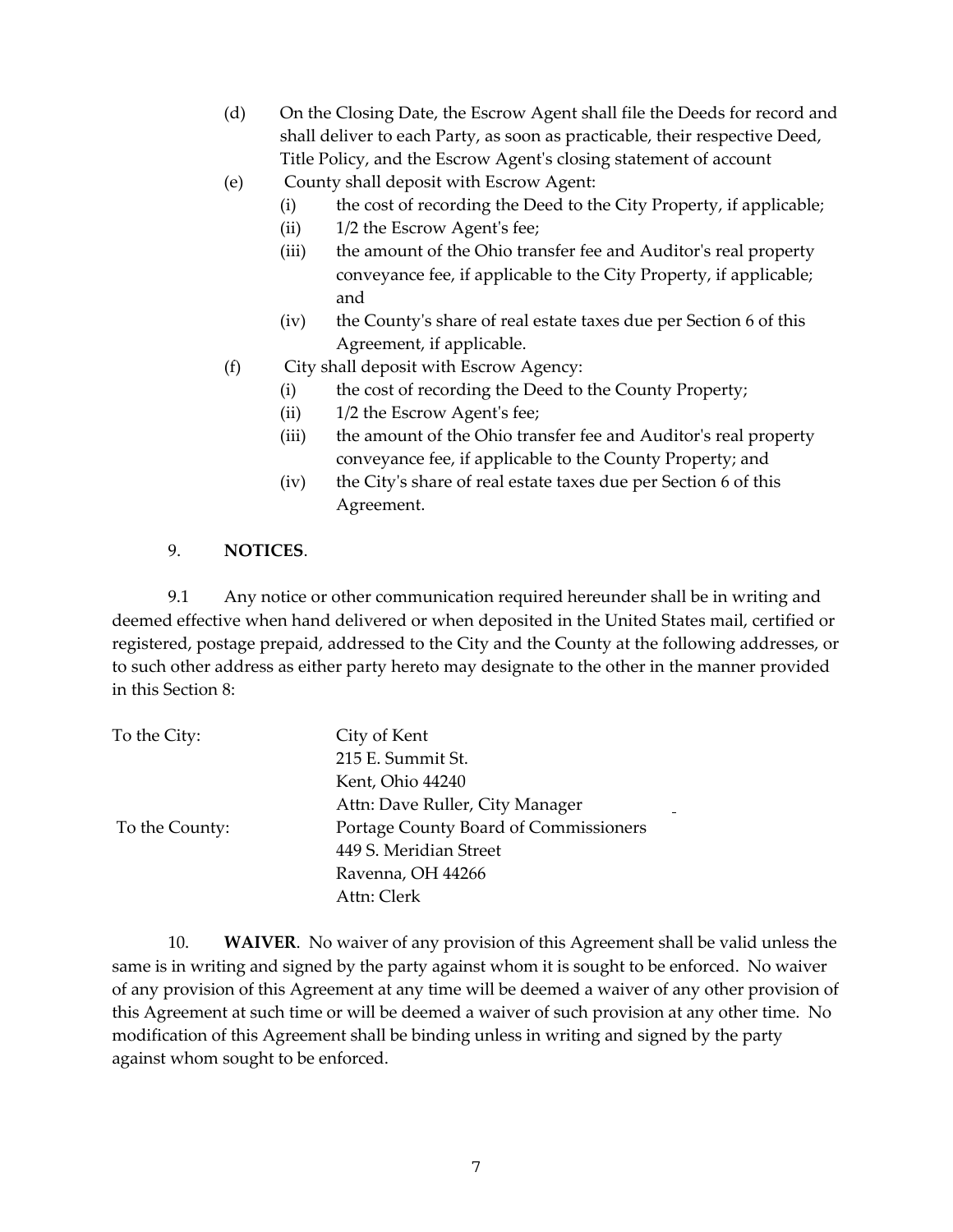11. **ENTIRE AGREEMENT**. This Agreement embodies all representations, obligations, agreements and conditions in relation to the subject matter hereof, and no representations, obligations, understandings or agreements, oral or otherwise, in relation thereto exist between the parties except as herein expressly set forth.

12. **BINDING EFFECT**. This Agreement and the various rights and obligations arising hereunder shall inure to the benefit of and be binding upon the parties hereto and their respective heirs, successors and assigns.

### 13. **MISCELLANEOUS**

13.1 No obligation in this Agreement shall constitute any personal obligation, whether jointly or severally, of members of the Board for the Portage County Commissioners and their respective officers, agents or employees of Portage County; or the City of Kent and their respective officers, agents or employees of the City Of Kent.

13.2 The captions and headings in this Agreement are solely for convenience of reference and shall in no way defer, limit or describe the scope or intent of any provision or sections of this Agreement.

13.3 This Agreement shall be governed by, construed and enforced in accordance with the laws of the State of Ohio and any action to enforce the terms of this Agreement shall be brought in Portage County, Ohio.

13.4 The parties warrant and represent that no real estate agent on behalf of either party was utilized in this transaction.

IN WITNESS WHEREOF, the undersigned by their representatives duly authorized have executed this Agreement consisting of seven (7) pages.

# **PORTAGE COUNTY COUNTY BOARD OF COMMISSIONERS**

By

Approved as to Form:

Maureen T. Frederick, Commr.

\_\_\_\_\_\_\_\_\_\_\_\_\_\_\_\_\_\_\_\_\_\_\_\_\_\_\_\_ \_\_\_\_\_\_\_\_\_\_\_\_\_\_\_\_\_\_\_\_\_\_\_\_\_\_

Christopher Smeiles, Commr. Assistant Prosecuting Atty.

Tommie Jo Marsilio, Commr.

\_\_\_\_\_\_\_\_\_\_\_\_\_\_\_\_\_\_\_\_\_\_\_\_\_\_\_\_\_